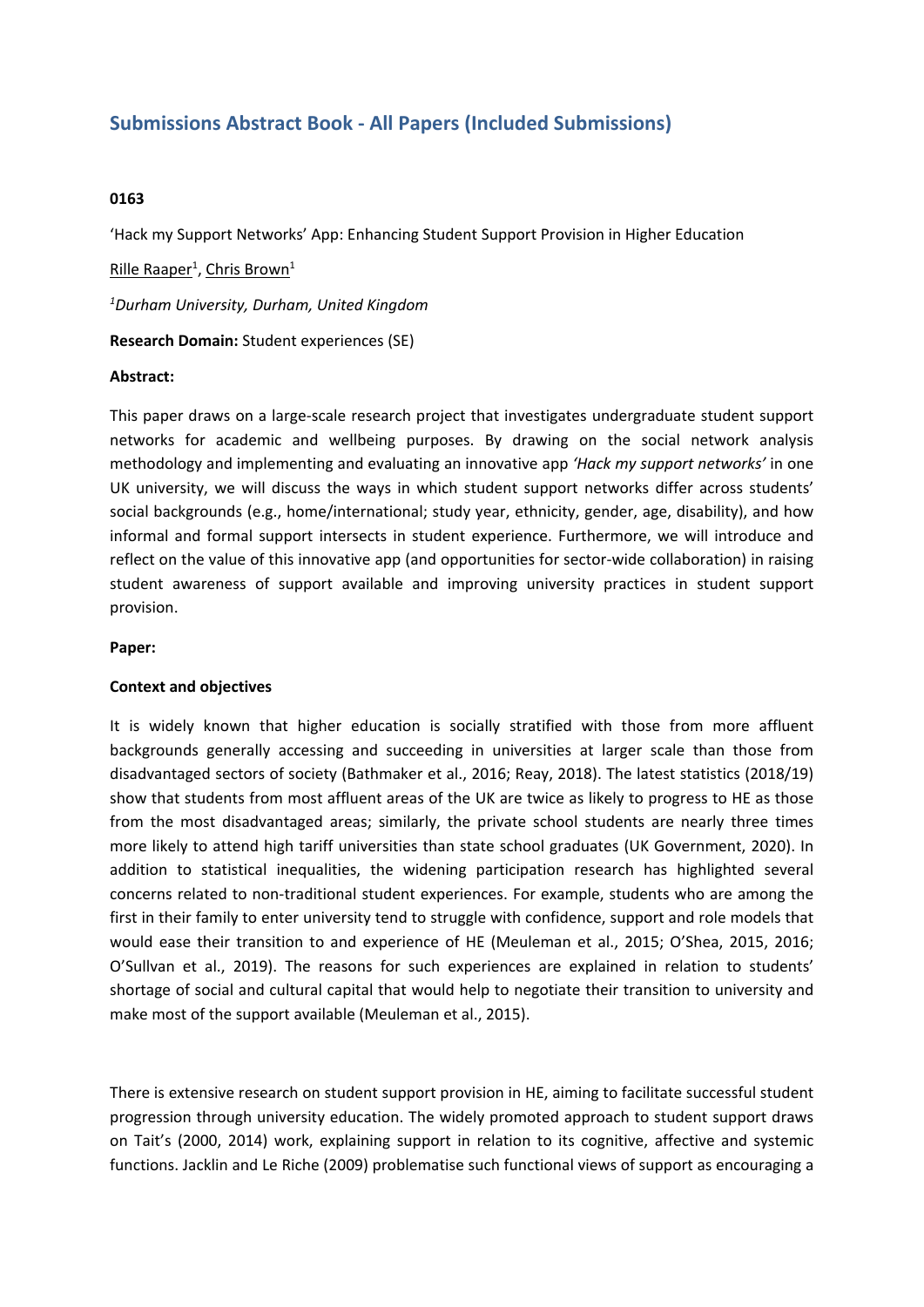deficit-view of students, particularly of those from non-traditional backgrounds. They promote <sup>a</sup> shift to 'supportive' cultures, and define support as 'a socially situated, complex and multifaceted concept' (Jacklin & Le Riche, 2009, p.735).

Inspired by the ideas above, we propose that student support is best conceived as comprising social networks. We define social network as <sup>a</sup> set of relevant actors connected to each other by one or more relations (Daly, 2010; Wellman, 1983, 2001). These relationships vary depending on the context of meeting, strength, frequency, direction, and type of exchange. All of which, dictate how resources flow and illustrate how certain students can be more connected than the others (Kanagavel, 2019; Wilcox et al., 2005).

This paper introduces emerging findings from our project that centres around the development/evaluation of an interactive app *'Hack my support networks'*. The app enables undergraduate students to visualise their support networks and receive further advice on available support. We propose the following questions:

- How do student support networks differ across students' social background (e.g., home/international; year, ethnicity, gender, age, disability)?
- How do students' informal and formal support networks intersect?
- To what extent can the interactive app facilitate student support provision in HE?

# **Methodological approach**

This project is funded by the ESRC Impact Acceleration Fund (July 2021-April 2022). The Stage 1 forms the basis of this paper, and it includes <sup>a</sup> rigorous development/evaluation of the app at XXX University. The aim is to develop <sup>a</sup> strong proof of concept for Stage 2 that contains customising the app for use across the UK HE.

Guided by SNA, the app includes a) anonymised questionnaire on student background; b) activities for students to input the support received. It will provide the student with their visualised support network, including signposting to further support. It will also provide the researchers with aggregated data to identify patterns of support across the population. The methods include:

- Two focus groups on student expectations to the app.
- Launching the app to approx. 16,000 undergraduate students at XXX University. Data is aggregated using SNA to identify patterns across student population.
- Five focus groups with students to evaluate the app.

## **Expected results and significance**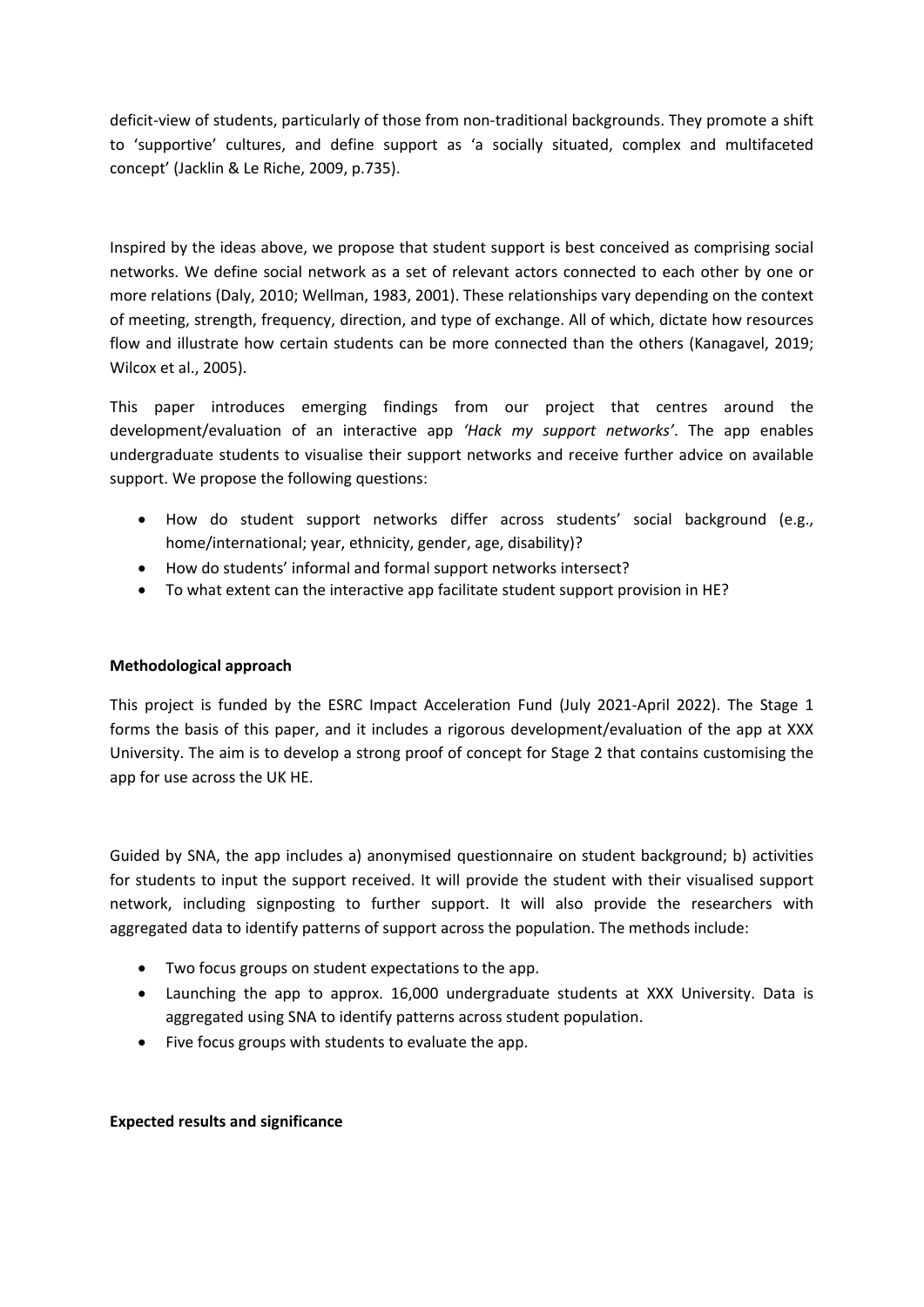While the project is ongoing, we will have important findings to share at the SRHE conference. Our software engineers are finalising the app, and we have conducted two focus groups to gather student views on the app development and design. Students have provided useful input to make it user friendly and attractive. We have conducted numerous consultations with our partners: XXX Students' Union, XXX Student Support Services, Advanced Research Computing, Student Partnerships in Quality Scotland, Wonkhe.

We expect the findings from the app launch and evaluation to highlight how formal and informal support intersect in student experience and where differences exist across student population. The significance of our paper derives from:

- an evidence-based understanding of the academic/wellbeing support networks that students from <sup>a</sup> variety of backgrounds draw on;
- an overview of how formal support and personal resources intersect in facilitating students' studies.

**References:** Bathmaker, A., Ingram, N., Abrahams, J., Hoare, A., Waller, R., & Bradley, H. (2016). *Higher Education, social class and social mobility: The degree generation*. Palgrave Macmillan

Jacklin, A., & Le Riche, P. (2009). Reconceptualising student support: from 'support' to 'supportive'. *Studies in Higher Education, 34*(7), 735-749.

O'Shea, S. (2015). Filling up silences—first in family students, capital and university talk in the home. *International Journal of Lifelong Education, 34*(2), 139-155.

O'Shea, S. (2016). Avoiding the manufacture of 'sameness': first-in-family students, cultural capital and the higher education environment. *Higher Education 72*(1), 59–78.

O'Sullivan, K., Robson, J., & Winters, N. (2019). 'I feel like I have <sup>a</sup> disadvantage': How socioeconomically disadvantaged students make the decision to study at <sup>a</sup> prestigious university. *Studies in Higher Education, 44*(9), 1676-1690.

Kanagavel, R. (2019). *The social lives of networked students. Mediated connections.* Palgrave Macmillan.

Meuleman, A. M., Garrett, R., Wrench, A., & King, S. (2015). 'Some people might say I'm thriving but ... ': Non-traditional students' experiences of university. *International Journal of Inclusive Education, 19*(5), 503-517.

Reay, D. (2018). Working class educational transitions to university: The limits of success. *Journal European Journal of Education, 53*(4), 528-540.

Tait, A. (2000) Planning student support for open and distance learning. *Open Learning: The Journal of Open, Distance and e-Learning, 15*(3), 287-299.